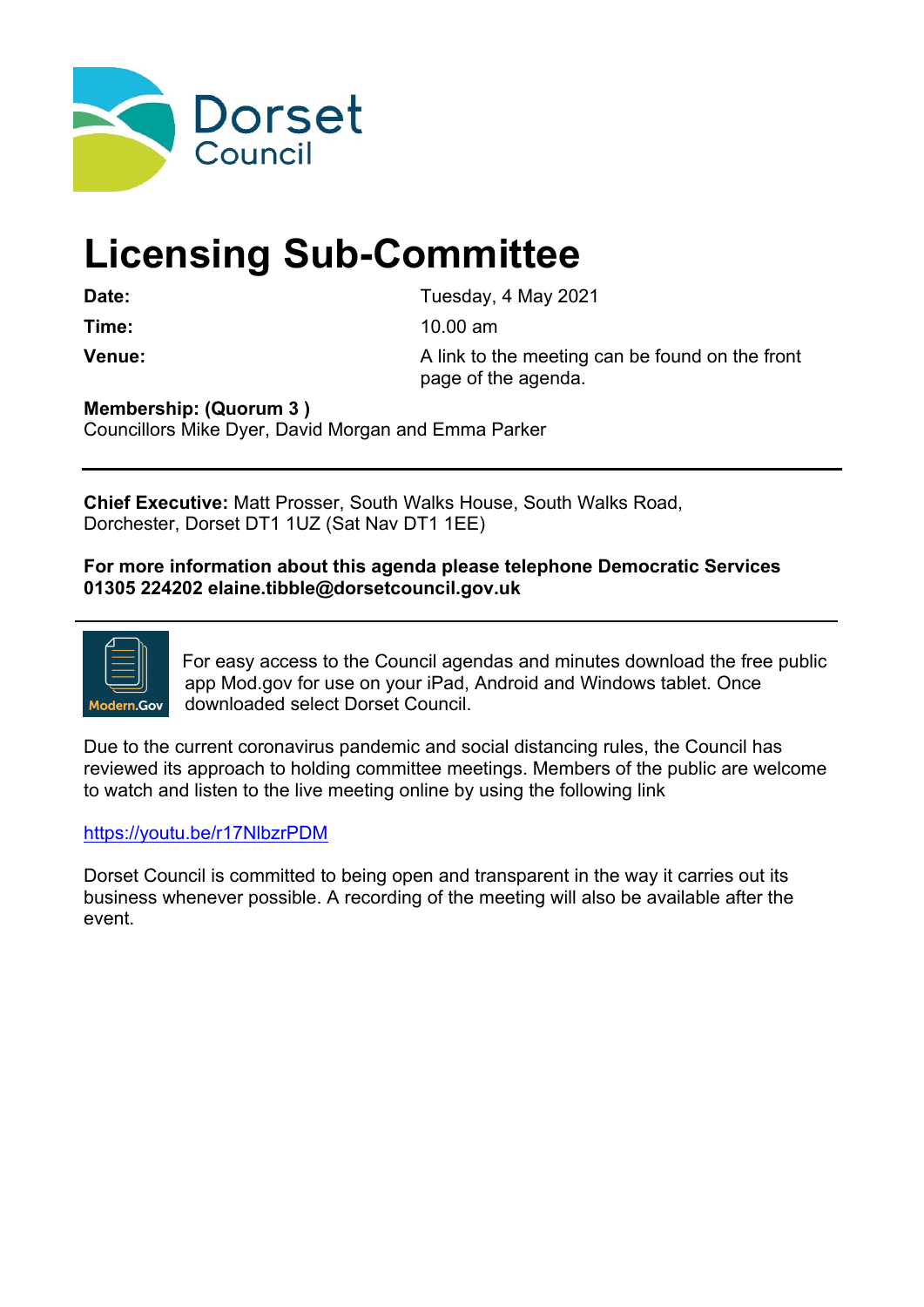## **A G E N D A**

**Page No.**

#### **1 ELECTION OF CHAIRMAN AND STATEMENT FOR THE PROCEDURE OF THE MEETING** 5 - 8

To elect a Chairman for the meeting and the Chairman to present and explain the procedure for the meeting.

#### **2 APOLOGIES**

To receive any apologies for absence.

#### **3 DECLARATIONS OF INTEREST**

To receive any declarations of interest.

#### **4 URGENT ITEMS**

To consider any items of business which the Chairman has had prior notification and considers to be urgent pursuant to section 100B (4) b) of the Local Government Act 1972. The reason for the urgency shall be recorded in the minutes.

#### **5 VARIATION FOR THE CLOSET, WEYMOUTH** 9 - 114

An application has been made to vary the licence at The Closet on Maiden Street in Weymouth. The application has been out to public consultation and has attracted representations. A Licensing Sub-Committee must consider the application and representations at a public hearing.

### **6 EXEMPT BUSINESS**

To move the exclusion of the press and the public for the following item in view of the likely disclosure of exempt information within the meaning of paragraph x of schedule 12 A to the Local Government Act 1972 (as amended).

The public and the press will be asked to leave the meeting whilst the